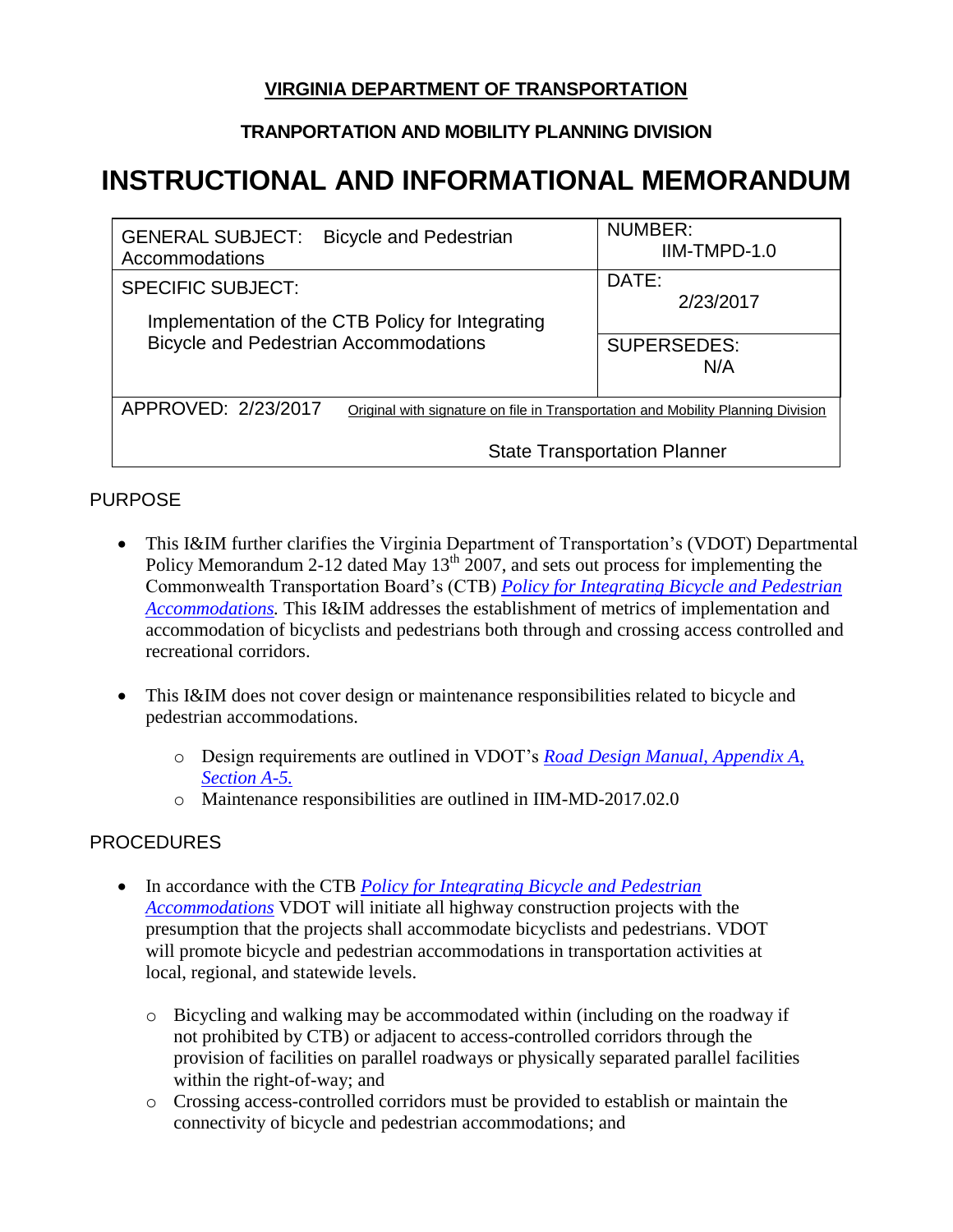Instructional & Informational Memorandum IIM-TMPD-1.0

#### Sheet 2 of 3

- o Projects along existing and/or planned tourism, recreation corridors such as U.S. Bicycle Routes 1, 76 and 176 shall include bicycle and pedestrian accommodations.
- Metrics are required to assess the Policy's progress improving accommodation for bicycle and pedestrian transportation in the Commonwealth. Metrics give information to the CTB, VDOT, and the general public regarding the length and the location of new bicycle and pedestrian accommodations built within VDOT right of way.

Each year District Bicycle and Pedestrian Coordinators shall provide the following information to the State Transportation Planner by September  $15<sup>th</sup>$ :

- o A report of all active and completed construction projects that provide a bicycle and/or pedestrian accommodation that were added to the state network in the previous fiscal year. That list shall also include the type of accommodation and the current phase of the project. The list should be sorted by locality and detail the estimated length and locations of sidewalks, bicycle lanes, paved shoulders 4' wide or greater and shared use paths. The template for this report will be provided by the Transportation and Mobility Planning Division.
- o If data is available, the lists may include other accommodations like curb ramps, signage, markings and pedestrian signal heads.
- o A copy of all completed Bicycle and Pedestrian Accommodation Scoping Worksheets (SWBPA).

This information will be compiled and shared, along with the shoulder paving report described in IIM-MD-2017.02.0 and the information from database administered by Traffic Engineering Division to record work accomplished that demonstrates ADA Curb Ramp compliance of Department Right of Way Assets as referenced in Joint Memorandum TE-377 and CR-5 with the Statewide Bicycle and Pedestrian Advisory Committee via the VDOT Bicycling and Walking website annually.

#### REFERENCES

- Online references are available from: *[VDOT Bicycling and Walking in Virginia](http://www.virginiadot.org/programs/bk-default.asp)*
- CTB Minutes, March 18, 2004.
	- *[Policy For Integrating Bicycle And Pedestrian Accommodations.](http://www.virginiadot.org/bikepedpolicy)*
- VDOT Public Website:
	- *[Road and Bridge Standards.](http://www.virginiadot.org/business/locdes/Standards_TOC.asp)*
	- *[Bicycle and Pedestrian Implementation Guide for locality involvement](http://www.virginiadot.org/programs/resources/Bicycle_and_Pedestrian_Implementation_Guide_for_Locality_Involvement.pdf)*.
	- *[Example planning level cost estimates](http://www.virginiadot.org/programs/resources/bic_planning_cost_estimates.pdf)*.
	- *[Bicycle and Pedestrian Accommodations Decision Process](http://www.virginiadot.org/programs/resources/BikePedDecisionProcessV5.pdf) for Construction Projects.*
	- *[VDOT Designated Bicycle and Pedestrian Accommodations](http://www.virginiadot.org/programs/resources/BPAccommodationsDefined.pdf)*.
	- *[VDOT District Bicycle and Pedestrian Coordinators.](http://www.virginiadot.org/programs/resources/VDOT_District_Bicycle_and_Pedestrian_Coordinators.pdf)*
- Location & Design Division:
	- *[Road Design Manual, Appendix A, Section A-5.](http://www.virginiadot.org/business/locdes/rdmanual-index.asp)* (Must use internet explorer)
	- *[Instructional & Information Memoranda](http://www.virginiadot.org/business/locdes/rd-ii-memoranda-index.asp) (IIM-LD-55 and IIM-LD-212 / IIM-TE-368), [LD](http://vdotforms.vdot.virginia.gov/)  [Form](http://vdotforms.vdot.virginia.gov/) (LD-448) and [PM Forms](http://vdotforms.vdot.virginia.gov/) (PM-100 and Scoping Worksheet – Bicycle and*